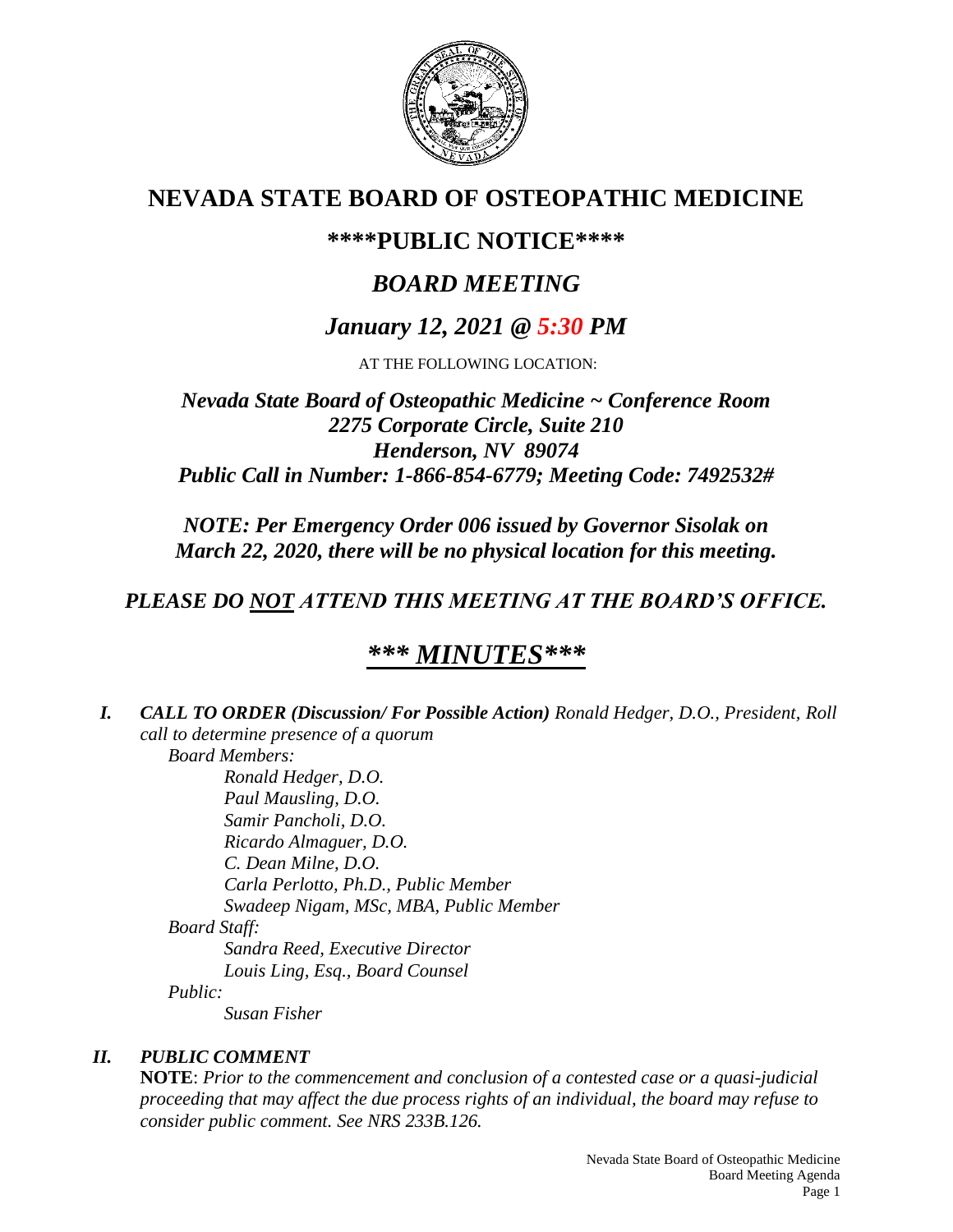No comments.

## *III. APPROVAL OF BOARD MEETING MINUTES FROM DECEMBER 8, 2020 (Discussion/For Possible Action) Ronald Hedger, D.O., President* Dr. Almaguer made a motion to approve the minutes from December 8, 2020; seconded by Mr. Nigam. There being no discussion, all of the minutes were approved by the Board.

#### *IV. CONSENT AGENDA TO GRANT LICENSURE FOR OSTEOPATHIC PHYSICIANS AND PHYSICIAN ASSISTANTS (Discussion/ For Possible Action) Ronald Hedger, D.O., President*

*Under this item the Board may consider the recommendations of the Executive Director and/or President/Vice President to grant licensure to the below listed applicants. The Board may remove any applicant's name from the consent motion, but may not discuss the contents of the application for licensure without the applicant present following proper notice pursuant to the open meeting law.*

### **Osteopathic Physician Name Specialty** *Thomas Bergren, D.O. Internal Medicine Derek Foerschler, D.O. Anesthesiology*

*Mark Gamber, D.O. Emergency Medicine Mark Gottlieb, D.O Family Medicine Daniel Nguyen, D.O. Anesthesiology Kien Phung, D.O. Ophthalmology Trevor Taylor, D.O. Anesthesiology Ryan Worth, D.O. Emergency Medicine*

*Physician Assistant Supervising Physician Lauren Belove, PA-C Adrianne Pan, D.O. Jacob Parks, PA-C Jake Armbrust, D.O. Katherine Tinajero, PA-C Active-Not Working* 

Dr. Milne made a motion to approve the licensees as written; seconded by Dr. Mausling. There being no discussion, the Board approved licensure.

## *V. EXECUTIVE DIRECTOR'S REPORT*

- a. Financial Statements
- b. Licensing
- c. Ms. Reed announced the retirement of Licensing Specialist, Tammy Sine, effective December 26, 2020. Additionally, Ms. Reed announced the promotion of Nikki Montano to Licensing Specialist.
- d. Ms. Reed notified the Board she is in the process of hiring an Administrative/Licensing Assistant to fill Ms. Montano's vacancy.
- e. Ms. Reed notified the Board Ms. Sine will perform the bookkeeping duties on an interim basis, as a contractor. Ms. Sine will work five to six hours per month.
- *VI. LEGAL REPORT (Discussion/For Possible Action) by Louis Ling, Board Counsel and/or Justin Taruc, Deputy Attorney General* Nothing to report.

### *VII. LEGISLATIVE UPDATE (Discussion/For Possible Action) by Susan Fisher, Board Government Affairs/Lobbyist*.

Ms. Fisher stated the Speaker of the House is unsure how the legislature will convene—how the legislative session will operate, and whether the public will be present in the building. She added there is no plan in place to have all legislative members vaccinated. Legislative